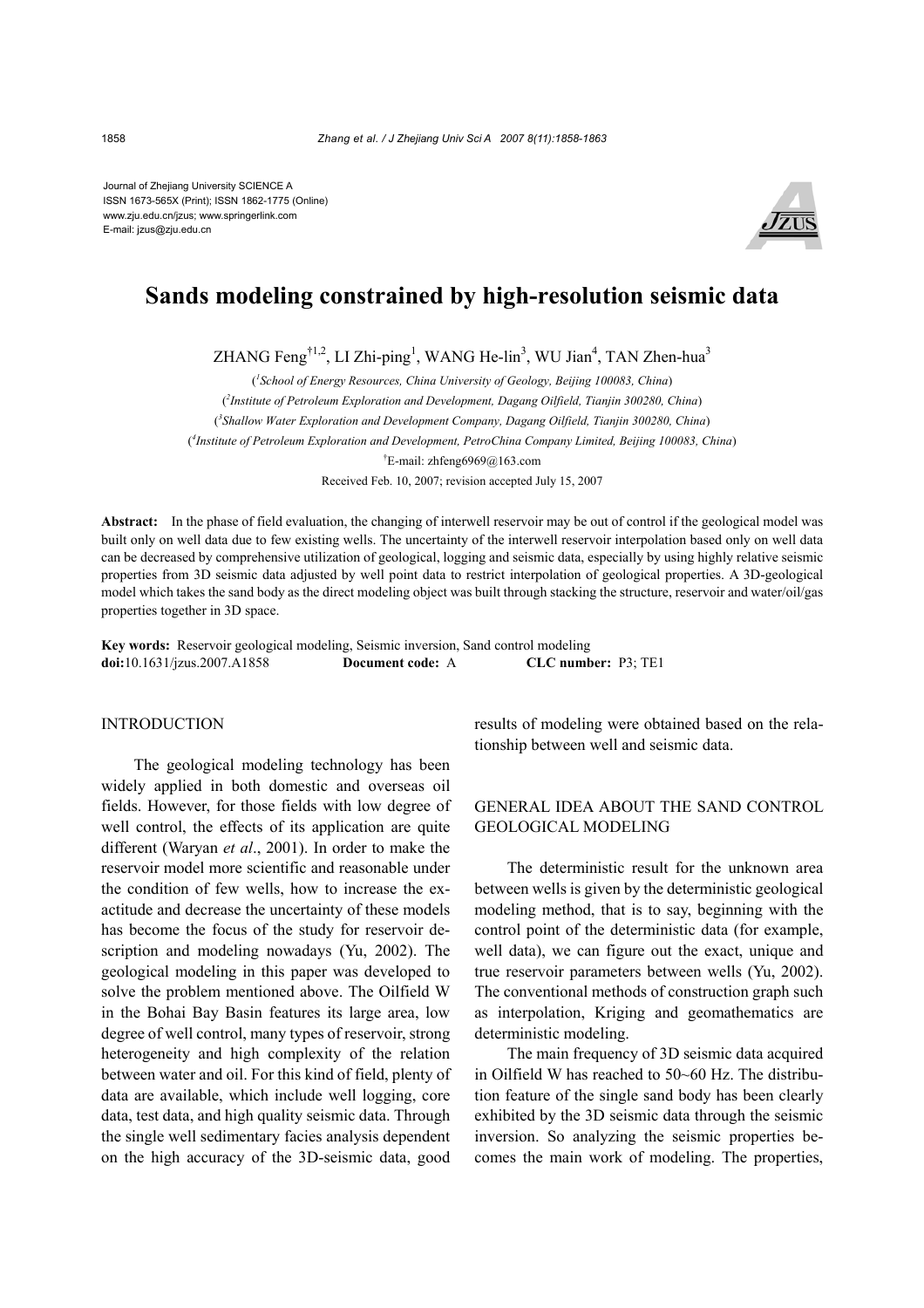which are suitable for this field and can truly reflect the changes of the underground rock from the multi-attribute analysis, are selected for the 3D seismic inversion. Based on the precise calibration, the correlation between well and seismic data is realized by using corresponding electrofacies.

Oilfield W is a structure-lithologic reservoir mainly controlled by the single sand object and subsidiarily by the structure. The key points of the reservoir study are the distribution of the single sand body and its 3D shape.

## BUILDING 3D GEOLOGICAL MODEL

#### **Basic data**

The border of the study region from east to west is limited to the 3D seismic field, and from south to north is limited to the fault. The region of interest was totally loaded with twenty-three drilled wells within this field and its neighbor field. The region of interest was also loaded with log curves and the results of log interpretation including four curves of log interpretation such as shale content, porosity, permeability and water saturation, and also including four electric log such as self-potential, electric resistivity, combination gamma and well diameter, which offer the data to study the reservoir and stratigraphic correlation. The seismic data include the structural interpretation of the 3D seismic data, conventional 3D seismic data, shale content inverting data object and pre-stack Poisson inverting data object compose (Contreras *et al*., 2005; Varela *et al*., 2006)

#### **Building the structural model**

The structural model is based on the model of fault system which is expressed by the description of the single fault plane and the arrangement relationship among the faults. Bohai Bay basin is a depositional Basin with complex structure and well-developed faults. The fault plays an important role in the formation extension and the reservoir distribution. So, to ascertain the fault model is very crucial for the 3D geological model to exactly express the reservoir.

The basic fault model can be built according to the seismic interpretation result. The faults were built one by one and adjusted with the 3D seismic data,

which worked as the foundation of the quality control. The extension of the 3D fault model and the whole 3D fault planes are more reasonable not only in a certain stratigraphic formation, but also in the 3D space (Figs.1 and 2).

#### **Building shale content model—sand body model**

For fluvial sand reservoirs, sand body is a storage place of oil and gas. Shale content, which can reflect the partition of the sand body and affect the change of the reservoir physical property, is an important parameter (Wu and Cao, 2006). Therefore, it is the first step to build a shale content model. Based on the pattern of well log analysis for shale content, the seismic shale content inversion is the analysis object. It aims to improve the accuracy of shale content estimation through adjusting the inversion parameter and analyzing drilling composite recording property. By combination of well logging and seismic data, we can identify the division criterion of the sand reservoir in the shale content model, and then identify the sand body model (Zhang *et al*., 2006; Christensen *et al*., 2006). In the shale content model (Fig.3), because we have adjusted the distribution of shale content through well log data, the river channel extends further to the north so that the runway shape can be adjusted effectively. The result illustrates that the 3D geological modeling can effectively combine seismic data and well log data so as to describe the sedarenite more accurately.

The main purpose of classifying and identifying the single sand body is to distinguish sediment units which have accumulation ability from those which do not have oil, so we can conveniently go in to reservoir research. The classified single sand body should essentially accord with the sandstone which is analyzed by well logging and with the extension of the deposition environment, and the continuance between the sand bodies should accord with reservoir relations which is disclosed with drilling (Stright, 2006).

Through research, it is the most reasonable that we use shale content as the classifying foundation and standard between accumulation sand body and non-accumulation ones. However, there are more packed beds in the lower member of the  $E_{s1}$  which do not possess accumulating ability but possess lower shale content. In the further research of reservoir distribution, we divide the low members of the  $E_{s1}$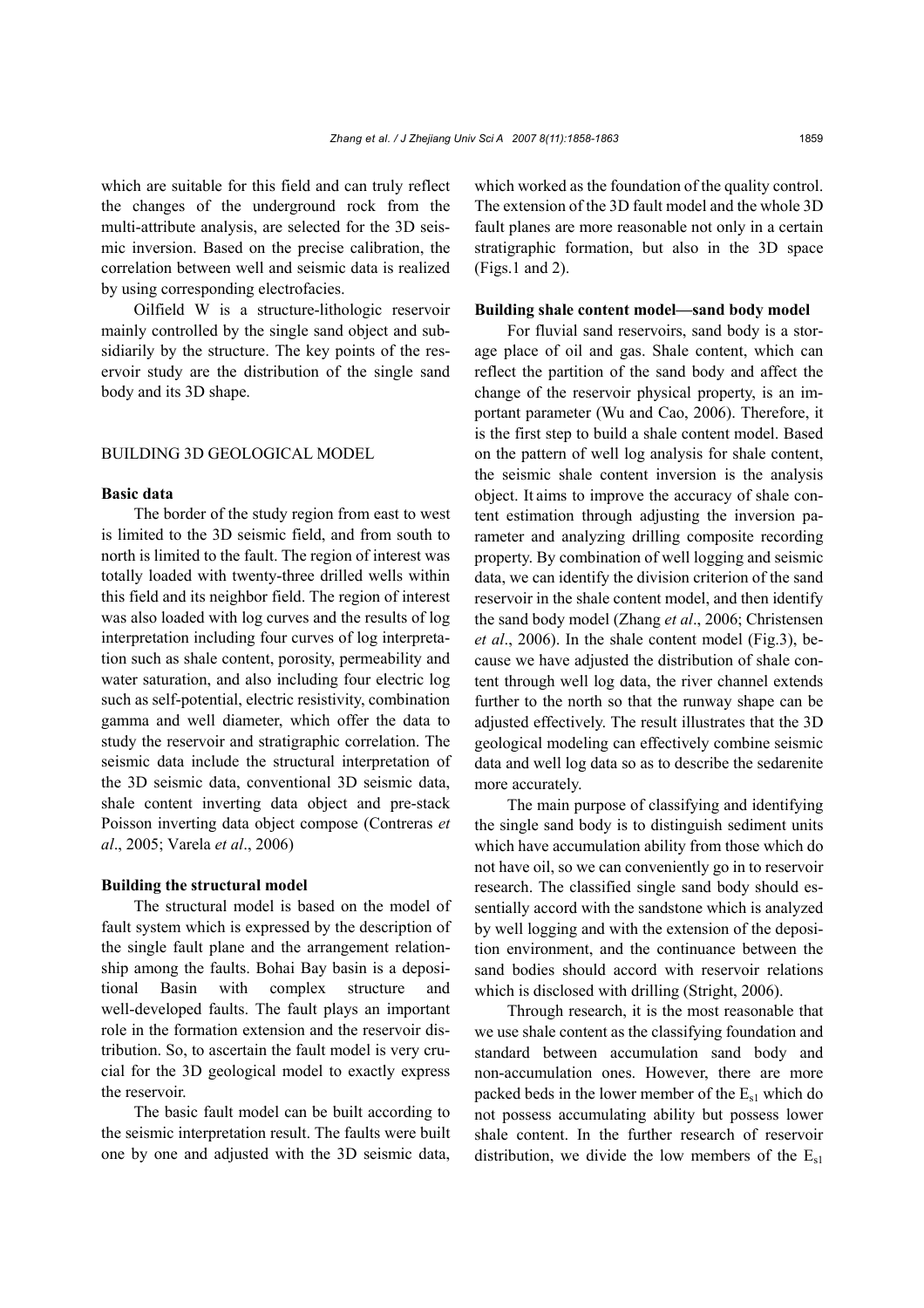

**Fig.1 The correlation chart of 3D domain model and seismic cross section**



**Fig.2 The correlation chart of time fault structure model and seismic cross section**



**Fig.3 The correlation of NmIII2. (a) Seismic shale content inversion section; (b) Shale content model bedding section**

with porosity. Meanwhile, we divided the sand body with shale content and got 3D sand model (King *et al*., 2006; Jiang *et al*., 2005). The analysis of the classified sand body model showed that the sand body which was divided according to this criterion confirmed with the reservoir which was interpreted with well logging (Fig.4).



**Fig.4 Examining chart of the sand body classifying outcome. (a) The correlation of W8 well log interpretation and sand body model across well trace; (b) 3D display of NmIII2 sand body model bedding section**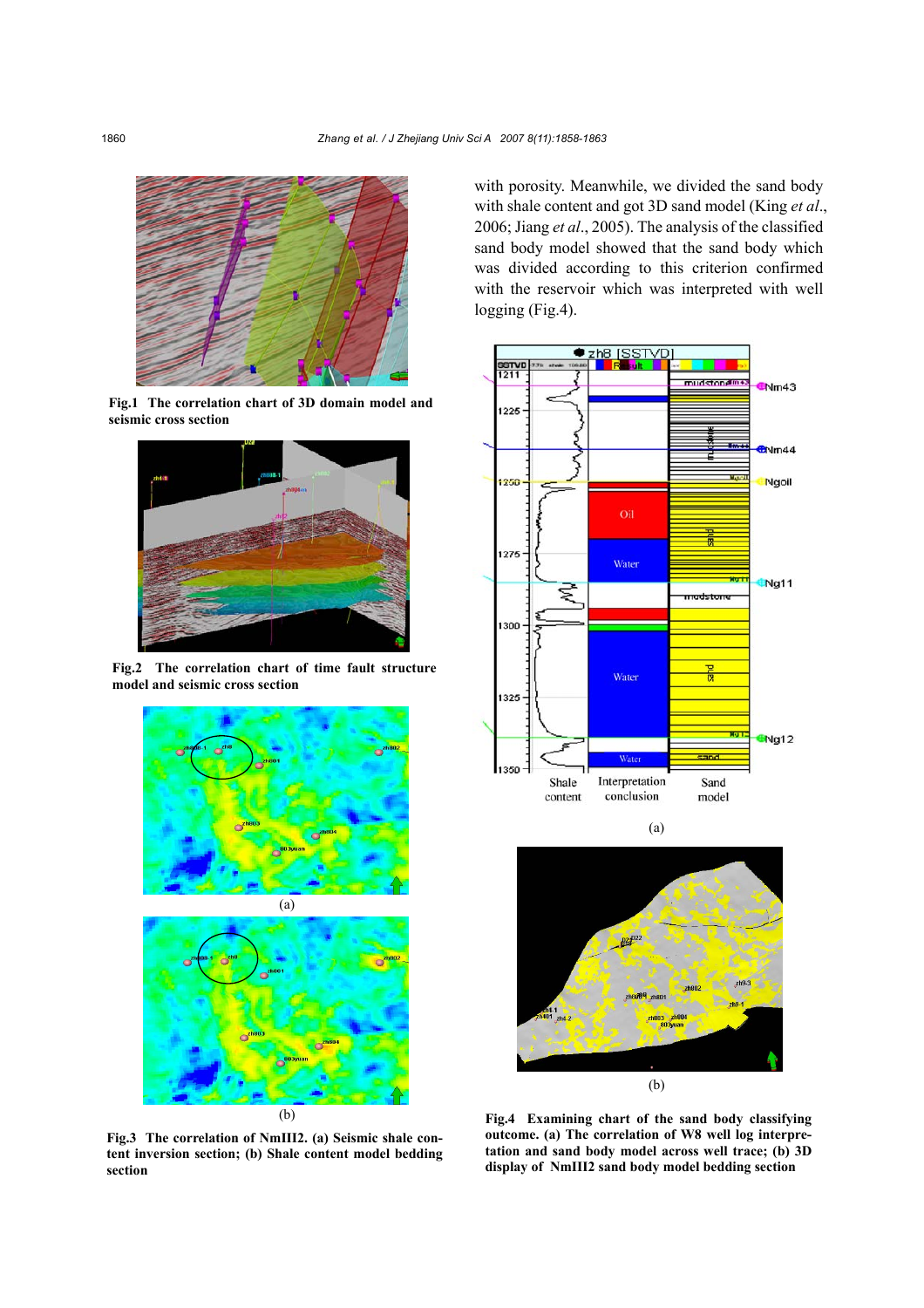## **Oil sandstone model**

We have done the trace interpretation of the oil sandstone according to the reservoir rule research, which was based on the sandstone model (Wu and Cao, 2006). On one hand, we need to distinguish oil sandstones from non-oil sandstones; on the other hand, we need to accurately identify the shape and the distribution of the oil sandstone. The technical methods and the standards of the tracing interpretation of the single oil sandstone with sandstone model are as follows:

(1) Just traced the oil sandstone which was met by drilling;

(2) Only traced the sandstone which completely communicated with the drilled reservoir, and did not consider the sandstone which was not connected;

(3) Be sure that the density of the traced sandstones would coincide with drilling data;

(4) The chased sandstone distribution and the connecting relation should accord with the reservoir feature disclosed with drilling;

(5) For the oil sandstone with the unanimous relation of the oil and water, we must distinguish the area and the border of each sand body.

Comparing the sandstone bodies which were traced in the geological model with the seismic attribute data (Fig.5), we found that they had good similarity of the total distribution tendency, especially with the pre-stack Poisson ratio inversion result. It is illustrated that the sandstone shape which is reflected by the geological modeling is more reliable. Also, we can get the differences between the geological model and the seismic property in details, which show that the sandstone shape in the geological modeling is more accurate after adjusted with drilling data.

The oil sand body distribution was determined from the depth of the oil-water interface by geological synthesis research after tracing the oil single sandstone (Fig.6) (Wu and Cao, 2006). The reservoir of the Oilfield W can be classified to three forms: (1) Some small sandstone bodies without borders of oil and water can be identified as be full of oil. (2) Though the sandstone communicates, the depths of the oil-water interface at different locations in the same sandstone are different because of the affection of lithologic and physical property. (3) For the majority of oil-bearing series, each sandstone body has united oil-water interface, and different single sandstone body has different oil-water interfaces.

## **Rock physical model**

The building of the property model is based on the sandstone model. Its aim is to indicate the space change rule of reservoir characteristic parameters and to identify the geological features which affect the reservoir feature heavily (Wu and Cao, 2006; Fu, 2000). Based on the shale content model and the sand stone model, we can research reservoirs' parameters, for example, porosity, permeability and oil saturation with log information and build the rock physical model.

According to the electric log interpretation, permeability has intimate relations with porosity (Bracco Gartner *et al*., 2005; Qiu, 1991). The calculation of the permeability model adopted the Kriging method, and we used porosity model to restrict permeability model so that the two physical properties can maintain a similar distribution feature (Fig.7).

## **CONCLUSION**

For instance as the Oilfield W geological model, it is proposed that, in the new field with high quality seismic data, we should well take the advantage of seismic data's high resolution, intuition, closely sampling rate and so on, to forecast the sandstone through intercalibration of seismic attribution, post stack inversion and pre-stack inversion, which can provide the definite object for the reservoir geological model.

In the process of the reservoir modeling, we use the seismic inversion data to demarcate the single well facies and analyze the seismic facies, which decline the uncertainty of the interwell forecast.

By using seismic information and high quality seismic property to describe sandstone, we directly build the 3D model of sand reservoir and avoid the uncertainty of the interwell interpolations, which is also an innovation of this paper and accords with the oilfield geological situation after the drilling verification.

The certainty model was built upon the unique results obtained from different raw data and information which geologists synthesized and searched, but it is one probability that confirms with present database and the geologists' knowledge level (Lv, 2001).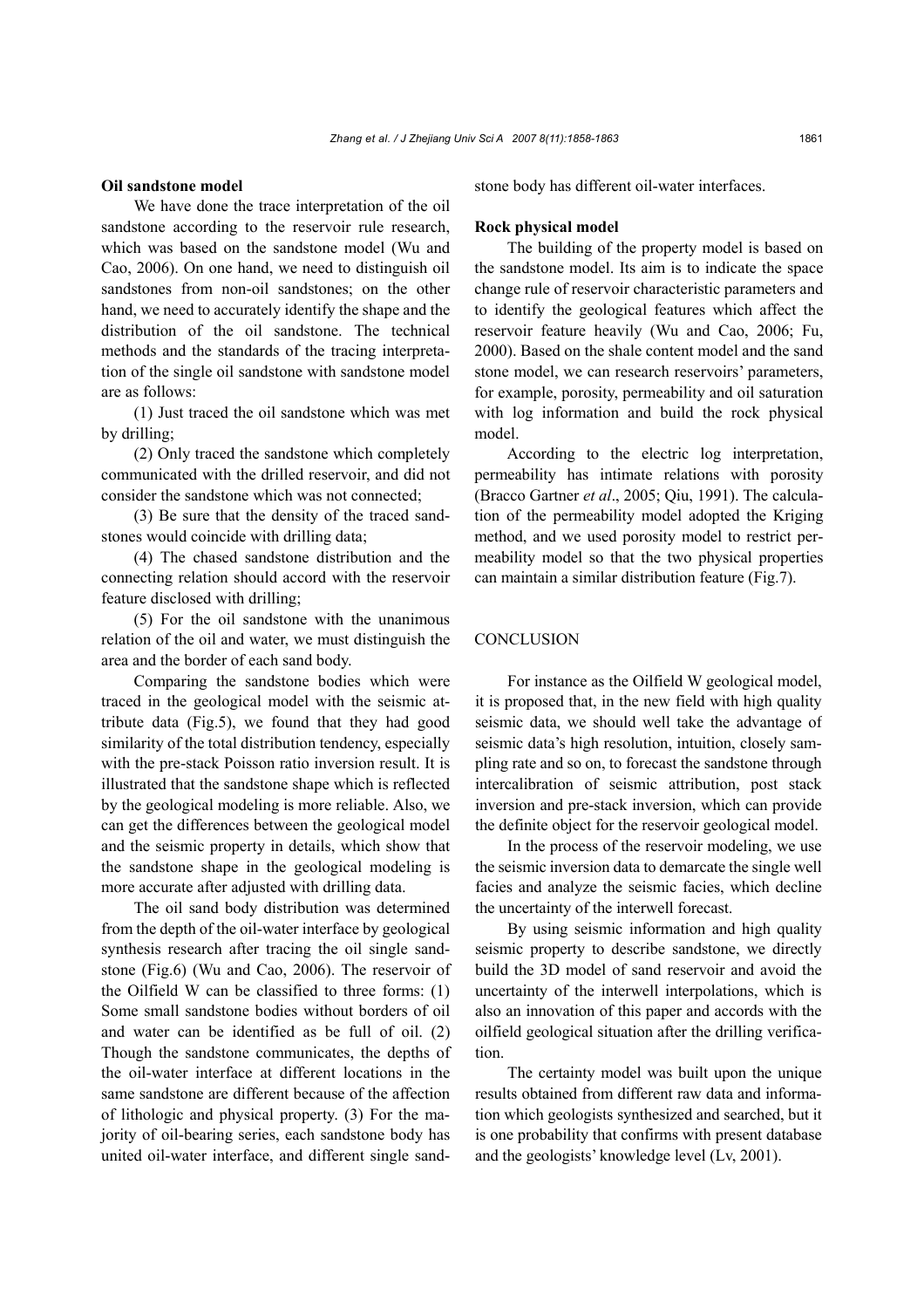

**Fig.5 The correlation of geological model sand body NmIII2 isopach and seismic property paramete**r **(NmIII2 is horizon name). (a) The mean-square-root amplitude; (b) Average shale content by seismic inversion; (c) Seismic pre-stack average Poisson ratio; (d) Geological model isopach chart of sand body**



(a) (b)

**Fig.6 NmIII2 small oil layer interpretation fruit chart. (a) 3D display of oil layer distribution; (b) Oil layer distribution across well cross section**

**Fig.7 3D display of NmIII2 porosity model (a) and permeability model (b)**